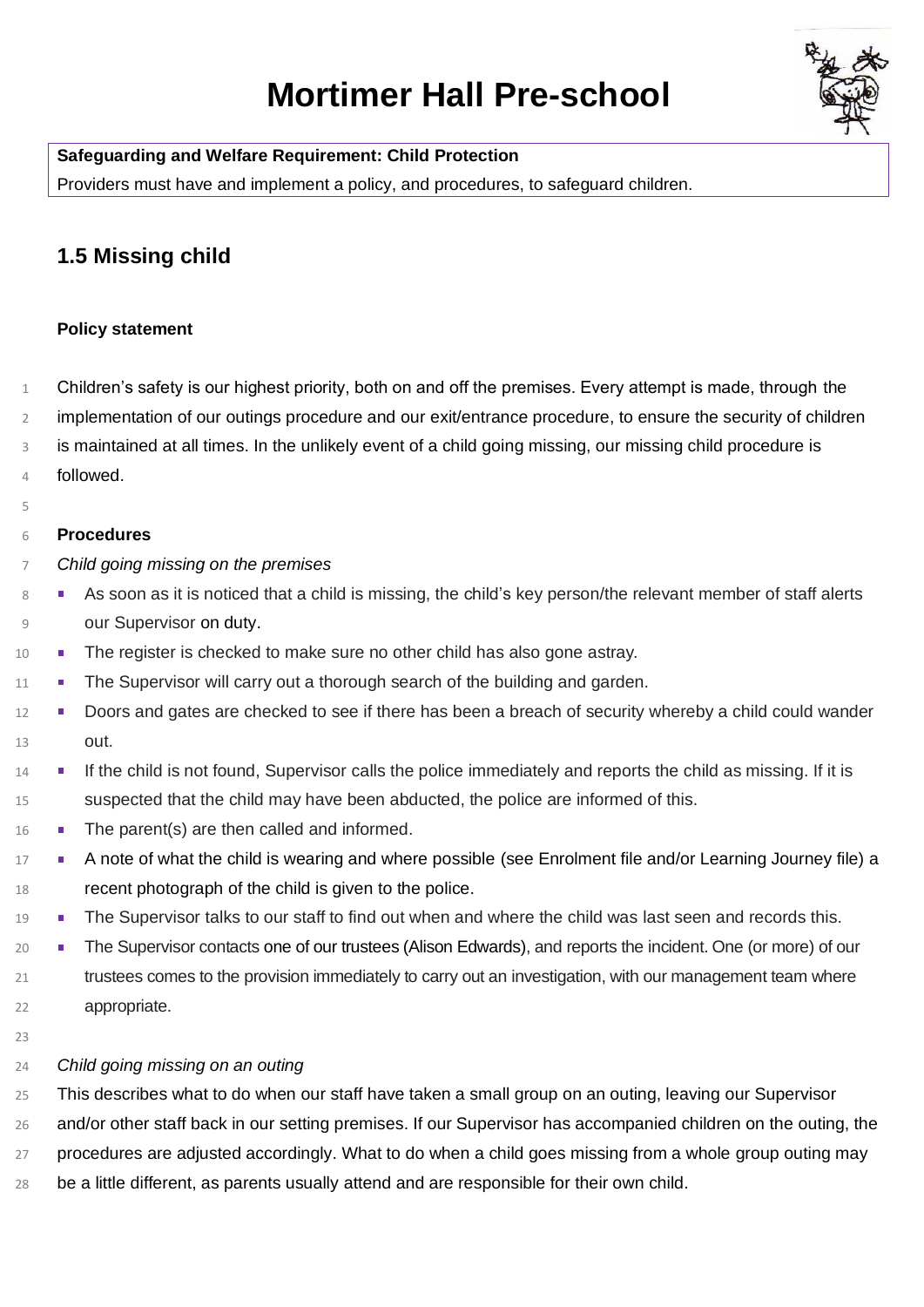- <sup>29</sup> As soon as it is noticed that a child is missing, the staff members on the outing ask children to stand with their designated carer and carry out a headcount to ensure that no other child has gone astray.
- <sup>31</sup> One staff member searches the immediate vicinity, but does not search beyond that.
- <sup>32</sup> Our senior staff member on the outing contacts the police and reports that child as missing.
- **Dur Supervisor is contacted immediately (if not on the outing) and the incident is recorded.**
- **Dur Supervisor contacts the parent(s).**
- <sup>35</sup> Uur staff take the remaining children back to the setting as soon as possible.
- 36 According to the advice of the police, a senior member of staff or our supervisor where applicable should remain at the site where the child went missing and wait for the police to arrive.
- <sup>38</sup> A description of what the child is wearing and where possible a recent photograph of the child is given to the police.
- **UP** Our Supervisor contacts our trustees and reports the incident. At least one trustee comes to our premises immediately to carry out an investigation, with our management team (where appropriate).
	-
- **Our staff keep calm and do not let the other children become anxious or worried.**
- 

#### *The investigation*

- Ofsted are informed as soon as possible and kept up-to-date with the investigation.
- 46 A trustee carries out a full investigation, taking written statements from all our staff and volunteers who were present.
- Our Supervisor, together with a representative of our management team speaks with the parent(s) and explains the process of the investigation.
- **The parent(s) may also raise a complaint with us or Ofsted.**
- **Each member of staff present writes an incident report detailing:**
- **-** The date and time of the incident.
- **-** Where the child went missing from e.g. the setting or an outing venue.
- **-** Which staff/children were in the premises/on the outing and the name of the staff member who was designated as responsible for the missing child.
- **-** When the child was last seen in the premises/or on the outing, including the time it is estimated that the child went missing.
- **-** What has taken place in the premises or on the outing since the child went missing.
- **-** The report is counter-signed by the senior member of staff and the date and time added.
- 60 A conclusion is drawn as to how the breach of security happened.
- <sup>61</sup> If the incident warrants a police investigation, all our staff co-operate fully. In this case, the police will handle all aspects of the investigation, including interviewing staff and parents. Children's social care may be involved if it seems likely that there is a child protection issue to address.
- **FALL In the event of disciplinary action needing to be taken, Ofsted are advised.**
- 65 The insurance provider is informed.